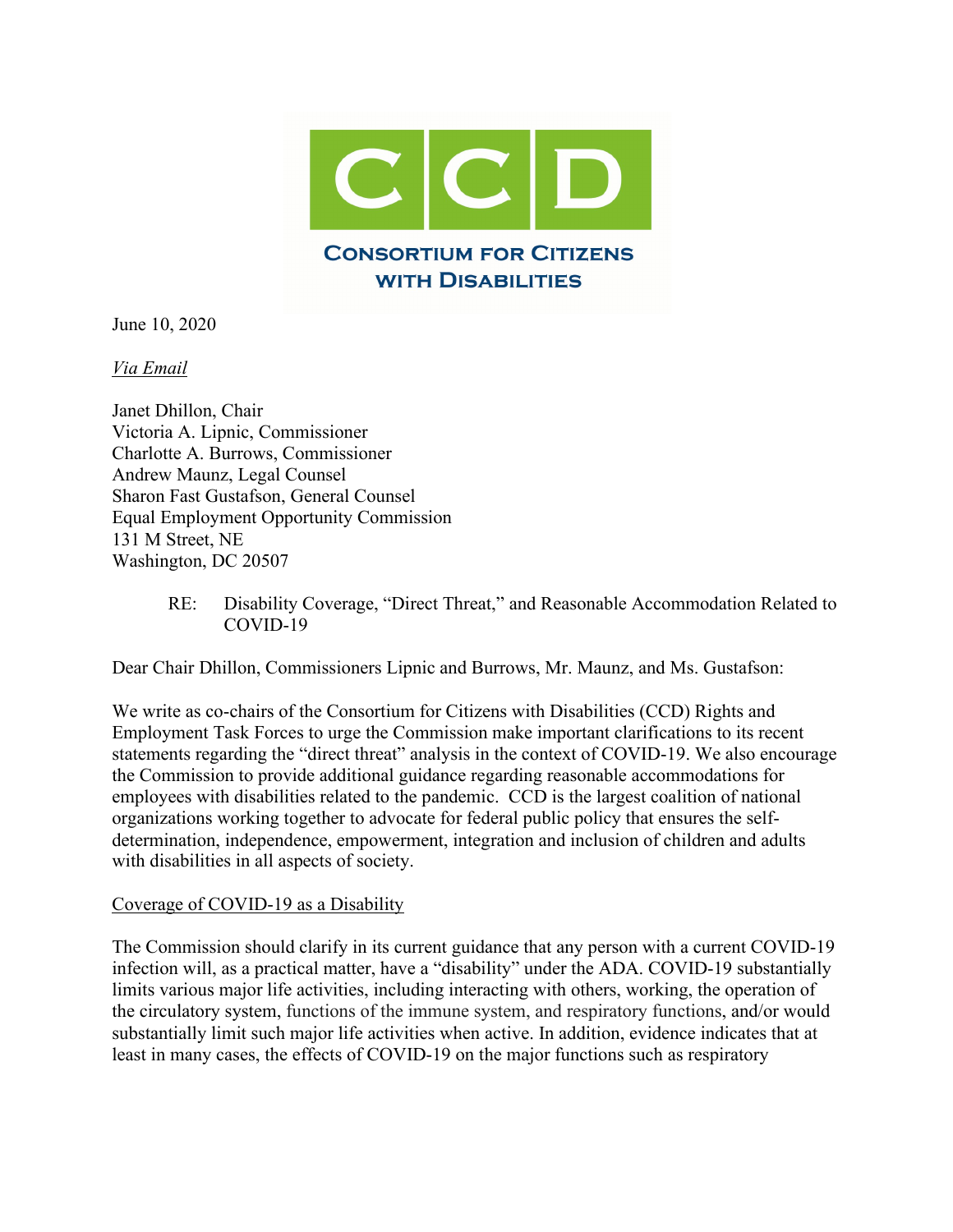function, and major life activities such as concentrating and thinking, are long-lasting or even permanent. $<sup>1</sup>$  $<sup>1</sup>$  $<sup>1</sup>$ </sup>

Accordingly, "[a]pplying the principles set forth in paragraphs  $(j)(1)(i)$  through  $(ix)$  of [29 C.F.R.] § 1630.2(j)], the individualized assessment of" COVID-19 "will, in virtually all cases, result in a determination of coverage under paragraphs  $(g)(1)(i)$  (the "actual disability" prong) or  $(g)(1)(ii)$ (the "record of" prong) of this section." As the Commission's regulations state, "[g]iven their inherent nature, [certain] impairments will, as a factual matter, virtually always be found to impose a substantial limitation on a major life activity. Therefore, with respect to these types of impairments, the necessary individualized assessment should be particularly simple and straightforward."

## Direct Threat and Reasonable Accommodation in the Workplace During the Pandemic.

The Commission has stated that "an individual with the [COVID-19] virus will pose a direct threat to the health of others."[2](#page-1-1) The Commission has also referred to the pandemic itself as a direct threat, stating: "Based on guidance of the CDC and public health authorities as of March 2020, the COVID-19 pandemic meets the direct threat standard."[3](#page-1-2)

We agree that, based upon our current scientific knowledge about COVID-19, a court might find that an employee diagnosed with active COVID-19 infection could pose a significant risk of substantial harm to others in the context of a daily, indoor, enclosed shared workspace with other employees working in close proximity. The harm is particularly great for others with pre-existing conditions that make them particularly vulnerable to COVID-19, including conditions like diabetes that are disproportionately experienced by Black individuals and other people of color.

In this context, and based on the direct threat analysis, employees with COVID-19 might lawfully be excluded from the workplace until they are no longer contagious.<sup>[4](#page-1-3)</sup> However, the

[months/612679/?fbclid=IwAR2C9zm1WY64UeQJWjiMcfvAcQTBY6ICzvyxRhgqSwddJfvH8I1pFZlm](https://www.theatlantic.com/health/archive/2020/06/covid-19-coronavirus-longterm-symptoms-months/612679/?fbclid=IwAR2C9zm1WY64UeQJWjiMcfvAcQTBY6ICzvyxRhgqSwddJfvH8I1pFZlmGpU) [GpU;](https://www.theatlantic.com/health/archive/2020/06/covid-19-coronavirus-longterm-symptoms-months/612679/?fbclid=IwAR2C9zm1WY64UeQJWjiMcfvAcQTBY6ICzvyxRhgqSwddJfvH8I1pFZlmGpU) George Citroner, "*What We Know About the Long-Term Effects of COVID-19,"* Healthline.com, Apr. 21, 2020, https://www.healthline.com/health-news/what-we-know-about-the-long-term-effects-of-covid-19.

[https://www.eeoc.gov/wysk/what-you-should-know-about-covid-19-and-ada-rehabilitation-act-and-other](https://www.eeoc.gov/wysk/what-you-should-know-about-covid-19-and-ada-rehabilitation-act-and-other-eeo-laws)[eeo-laws;](https://www.eeoc.gov/wysk/what-you-should-know-about-covid-19-and-ada-rehabilitation-act-and-other-eeo-laws) *see also id.* at A.2. & G.1.; Equal Employment Opportunity Commission, Pandemic

<span id="page-1-0"></span><sup>1</sup> *See, e.g.,* Ed Yong, "*COVID-19 Can Last for Several Months,"* The Atlantic, June 4, 2020, [https://www.theatlantic.com/health/archive/2020/06/covid-19-coronavirus-longterm-symptoms-](https://www.theatlantic.com/health/archive/2020/06/covid-19-coronavirus-longterm-symptoms-months/612679/?fbclid=IwAR2C9zm1WY64UeQJWjiMcfvAcQTBY6ICzvyxRhgqSwddJfvH8I1pFZlmGpU)

<span id="page-1-1"></span><sup>&</sup>lt;sup>2</sup> Equal Employment Opportunity Commission, *What You Should Know About COVID-19 and the ADA*, *the Rehabilitation Act, and Other EEO Laws* (What You Should Know), question A.6.,

Preparedness in the Workplace and the Americans with Disabilities Act (Pandemic Preparedness) (update Mar. 21, 2020), question 5, [https://www.eeoc.gov/laws/guidance/pandemic-preparedness-workplace-and](https://www.eeoc.gov/laws/guidance/pandemic-preparedness-workplace-and-americans-disabilities-act)[americans-disabilities-act.](https://www.eeoc.gov/laws/guidance/pandemic-preparedness-workplace-and-americans-disabilities-act)

<span id="page-1-2"></span><sup>3</sup> Pandemic Preparedness at section II(B).

<span id="page-1-3"></span><sup>&</sup>lt;sup>4</sup> The employer is still obligated to accommodate the individual. COVID-19 infection is an actual "disability" under the ADA, as it substantially limits various major life activities, including interacting with others, working, and the operation of the circulatory system, and/or would substantially limit such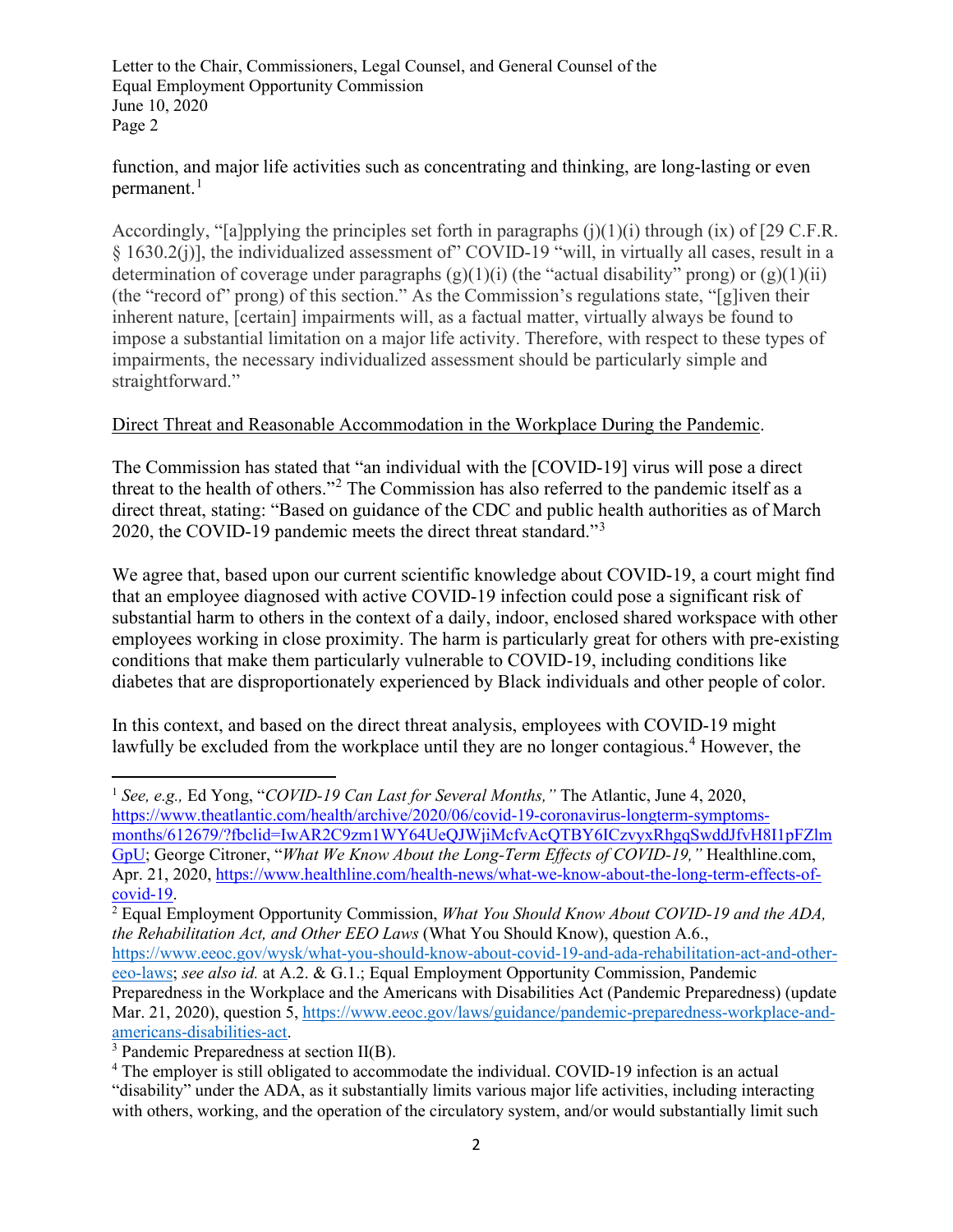significance of a direct threat must be individually determined "based on a reasonable medical judgment that relies on the most current medical knowledge and/or on the best available objective evidence."[5](#page-2-0)

As you know, the direct threat analysis also requires that even when an individual would pose a significant, appreciable risk in the workplace, the employer is still obligated to determine whether reasonable accommodations would sufficiently reduce or remove that risk.<sup>[6](#page-2-1)</sup> As the Commission should state, relevant accommodations for a COVID-19-positive employee could include: medical leave, telework, and/or modified duties or schedule; delivering necessary personal and employment-related items from the workplace to the individual's residence; and remote communications to discuss human resources matters such as insurance coverage.

Context is key to the direct threat analysis. Many employees are now teleworking and are not entering the workplace at all. An employee with COVID-19 working from home is obviously not a danger to other employees. There are those who work under solitary conditions or outside and have no direct contact with others; in that context the likelihood of transmission is much lower and the direct threat may not apply. And it is important to note that with respect to whether an individual is "qualified" generally, many individuals have mild symptoms during the infectious period, recover from COVID-19 quickly, and are able to return to work.

The same context-specific analysis applies to individuals who are not COVID-positive but who are particularly vulnerable to the coronavirus due to pre-existing conditions. As the EEOC has discussed, vulnerable employees may not be terminated simply because transmission of the virus would pose a "direct threat" to them.<sup>[7](#page-2-2)</sup> Instead, employers must consider and provide reasonable accommodations to reduce the possibility of transmission, and thereby to eliminate any direct theat.

As well, the Commission should discuss additional accommodations that may be relevant to a person who is not COVID-19-positive but who, for reasons related to another disability, cannot tolerate wearing a face covering either at all or for long periods extending over the work day. These may include some individuals with intellectual and developmental disabilities, asthma, panic disorder, COPD, and cystic fibrosis, and some autistic people.<sup>[8](#page-2-3)</sup> And some individuals

major life activities when active. Relevant accommodations could include: medical leave, telework, and/or modified duties or schedule; delivering necessary personal and employment-related items from the workplace to the individual's residence; and remote communications to discuss human resources matters such as insurance coverage.

<span id="page-2-0"></span><sup>5</sup> 29 C.F.R. § 1630.2(f); *Bragdon v. Abbott*, 524 U.S. 624, 649 (1998).

<span id="page-2-1"></span><sup>6</sup> 42 U.S.C. §§ 12111(3), 12113(b).

<span id="page-2-2"></span><sup>&</sup>lt;sup>7</sup> What You Should Know at sections D & G (discussing reasonable accommodations for vulnerable employees including changes to the work environment such as designating one-way aisles; using plexiglass, tables, or other barriers, telework, leave, and reassignment).

<span id="page-2-3"></span><sup>8</sup> *See, e.g.,* Shannon Des Roches Rosa, Some autistic people can't tolerate face masks. Here's how we're managing with our son, Washington Post (May 11, 2020, 11:30 a.m.)[,](https://www.washingtonpost.com/lifestyle/2020/05/11/some-autistic-people-cant-tolerate-face-masks-heres-how-were-managing-with-our-son/#comments-wrapper)

[https://www.washingtonpost.com/lifestyle/2020/05/11/some-autistic-people-cant-tolerate-face-masks](https://www.washingtonpost.com/lifestyle/2020/05/11/some-autistic-people-cant-tolerate-face-masks-heres-how-were-managing-with-our-son/#comments-wrapper)[heres-how-were-managing-with-our-son/#comments-wrapper;](https://www.washingtonpost.com/lifestyle/2020/05/11/some-autistic-people-cant-tolerate-face-masks-heres-how-were-managing-with-our-son/#comments-wrapper) Centers for Disease Control and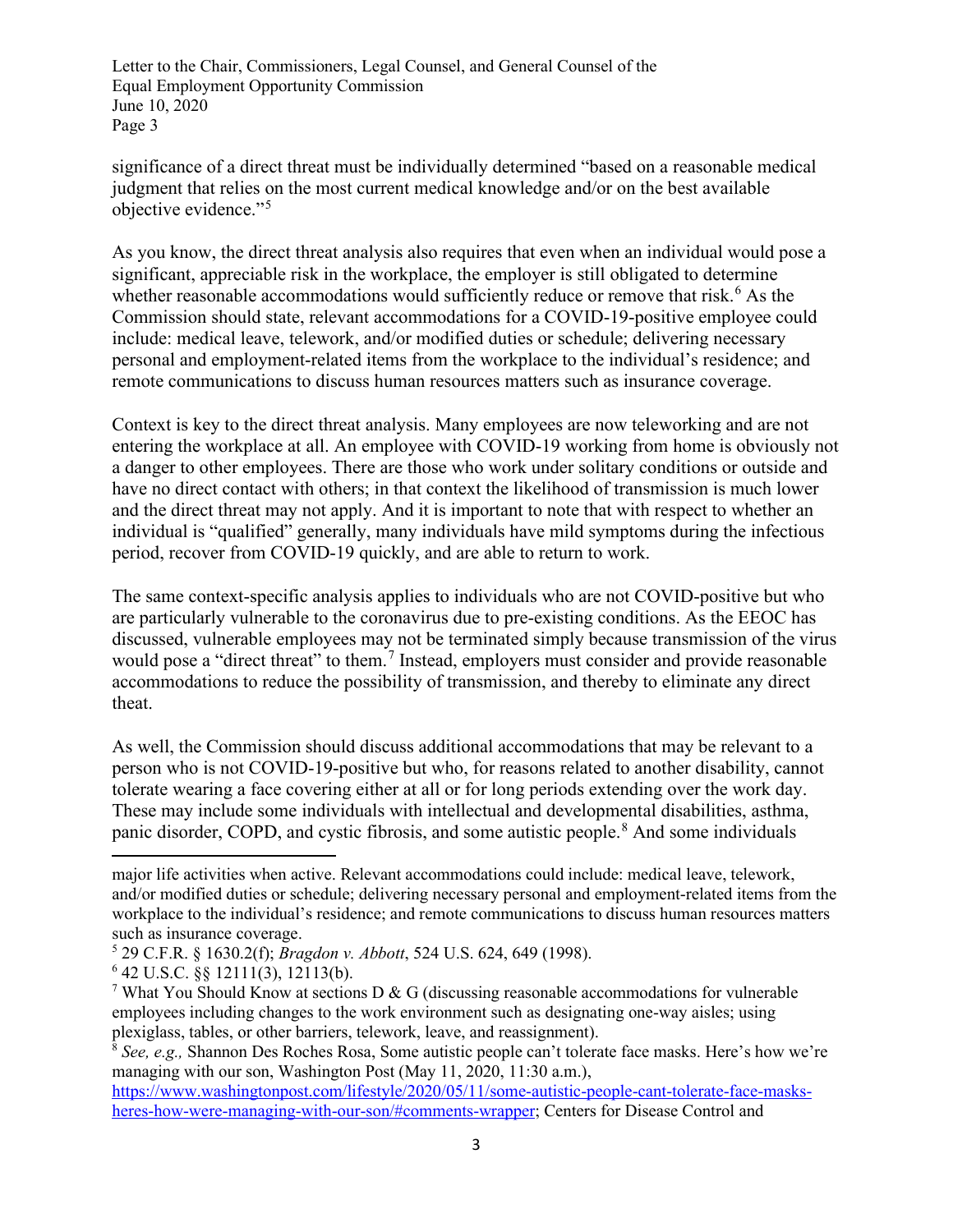including many hard of hearing people cannot communicate effectively with other people who are wearing face masks.<sup>[9](#page-3-0)</sup> These individuals are entitled to reasonable accommodations that will allow them to continue working safely and effectively. These accommodations may include modified face coverings, telework, and accommodations that reduce or eliminate contact with others. As rapid testing becomes more accurate and widely available, frequent rapid testing may also play a role.

## Non-Employment Contexts.

As important, it is critical that the Commission understand the impact of its broad statements about COVID-19 meeting the direct threat standard on the other titles of the ADA as well as other federal civil rights laws. As you know, the direct threat standard applies across the spectrum of disability rights laws, including to titles II and III of the ADA, Section 504, and the Fair Housing Amendments Act. These laws cover circumstances significantly different that those found in employment, including transactions in grocery stores, banks, buses, doctor's offices, lawyer's offices, hospitals, drug stores, subways, taxis, state courts, police stations, city and town halls, government benefit offices, voting, home health care and support services, and housing. These settings include those designed for relatively short-term interactions (such as grocery stores, drug stores, and banks) and settings that are specifically designed for people with infectious diseases including COVID-19 (such as hospitals and doctor's offices). They include settings that are analogous to working at home, such as housing or a hotel room needed to selfquarantine from COVID-negative household members.

The Commission's broad statement that "an individual with the [COVID-19] virus will pose a direct threat to the health of others" may create confusion in these other, non-employment contexts. Given the differences in the fact patterns that arise in these other settings, and the role of reasonable modifications and infection control measures, the outcome of the direct threat analysis may frequently vary from the Commission's conclusion.

## Requested Clarification.

We request that the Commission clarify that the direct threat analysis regarding an individual with COVID-19 remains an individualized and context-specific assessment, and that its guidance and analysis regarding COVID-19 are specific to the context of the typical workplace (that is, a setting which includes a number of employees working in proximity throughout the day in a congregate setting) and our current scientific understanding.

Prevention, Cloth Face Coverings: Frequently Asked Questions, [https://www.cdc.gov/coronavirus/2019](https://www.cdc.gov/coronavirus/2019-ncov/prevent-getting-sick/cloth-face-cover-faq.html) [ncov/prevent-getting-sick/cloth-face-cover-faq.html](https://www.cdc.gov/coronavirus/2019-ncov/prevent-getting-sick/cloth-face-cover-faq.html) (last updated Apr. 4, 2020), ("Cloth face coverings should not be placed on ... anyone who has trouble breathing, or is unconscious, .or otherwise unable to remove the cover without assistance...").

<span id="page-3-0"></span><sup>&</sup>lt;sup>9</sup> Deepa Shivaram, *New normal of masks is an 'added barrier' for deaf and hard-of-hearing community,* NBC News (May 23, 2020, 7:01 a.m.), [https://www.nbcnews.com/news/us-news/new-normal-masks](https://www.nbcnews.com/news/us-news/new-normal-masks-added-barrier-deaf-hard-hearing-community-n1212456)[added-barrier-deaf-hard-hearing-community-n1212456.](https://www.nbcnews.com/news/us-news/new-normal-masks-added-barrier-deaf-hard-hearing-community-n1212456)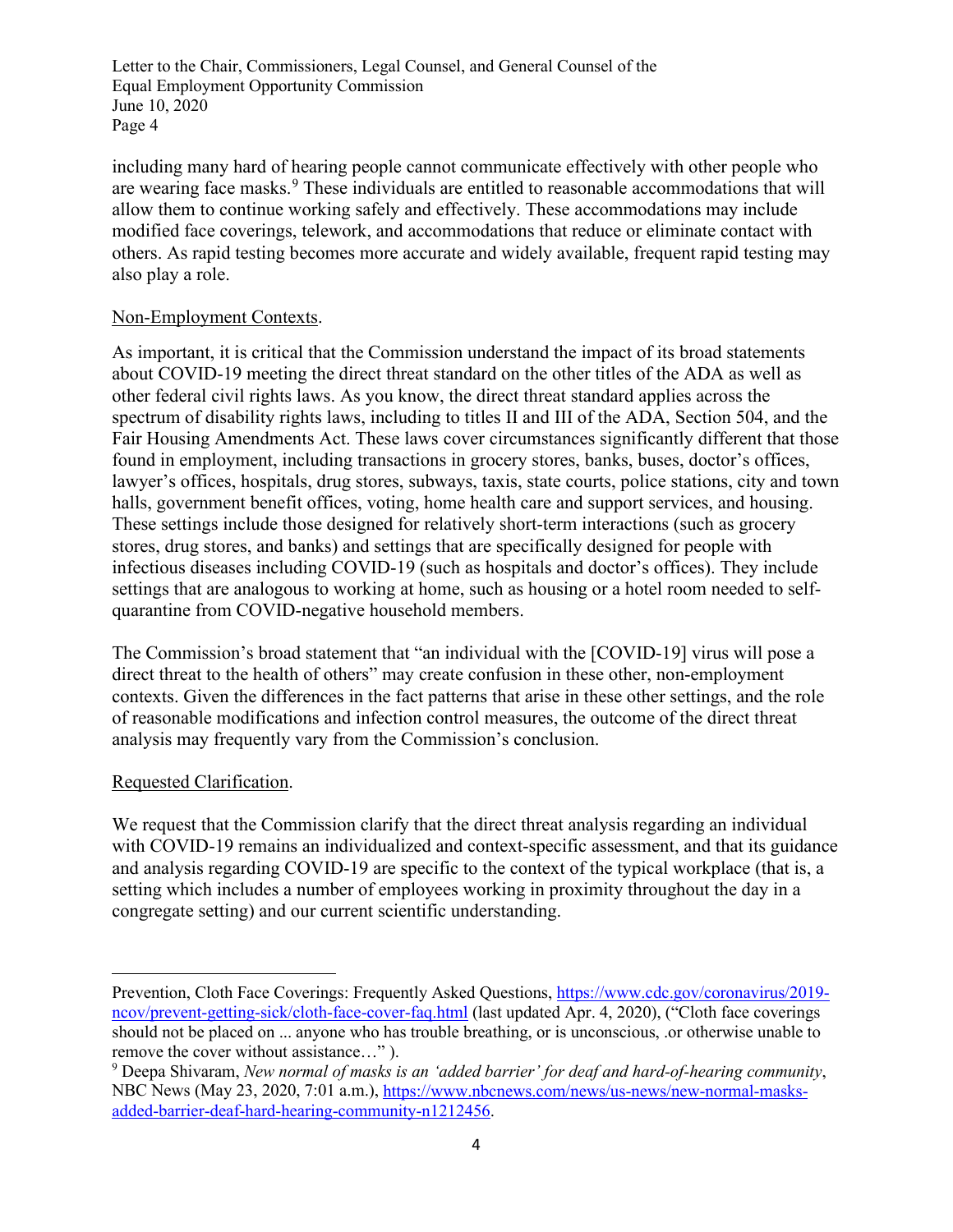The following language or similar language would be welcome additions to the Commission's documents:

Applying this standard to the current circumstances **and scientific knowledge** of the COVID-19 pandemic, employers may take steps to determine if employees entering the workplace have COVID-19 **or current symptoms of COVID-19** because an **individual employee** with the virus will **typically** pose a direct threat to the health of others **in proximity at the worksite**. **The employer should consider any reasonable accommodations that will allow the employee to continue working.** *See* What You Should Know at A.6.

Based on guidance of the CDC and public health authorities as of March 2020, **an employee with COVID-19 typically poses a significant risk of substantial harm to others in proximity in the workplace, the COVID-19 pandemic** meet**sing** the direct threat standard… These facts manifestly support a finding that a significant risk of substantial harm would be posed by having someone with COVID-19, or symptoms of it, present in the workplace **in proximity to others** at the current time. *See* Pandemic Preparedness, at section II(B).

**Based on guidance of the CDC and public health authorities as of March 2020, an asymptomatic employee who cannot wear a face mask for reasons related to disability may pose a significant risk of substantial harm to others in close proximity in the workplace in the direct threat standard. The employer should consider the employee's specific job duties, whether the work is indoors or outdoors, the proximity of others in the workplace, the availability of accurate rapid testing, and any reasonable accommodations that will reduce the threat of infection and will allow the employee to continue working safely, including accommodations to ensure adequate distancing and/or modified face coverings.** (New suggested paragraph.)

Your careful attention to these matters is especially important for those most affected by COVID-19, including Black people and others who are both disproportionately vulnerable to the virus and disproportionately subjected to job and wage loss. It is essential that your guidance documents deter unnecessary discrimination against those who have been hardest hit by the pandemic in employment, housing, and many other areas of life.

Should you be interested, we would be very willing to discuss this matter further by telephone or video conference.

Sincerely,